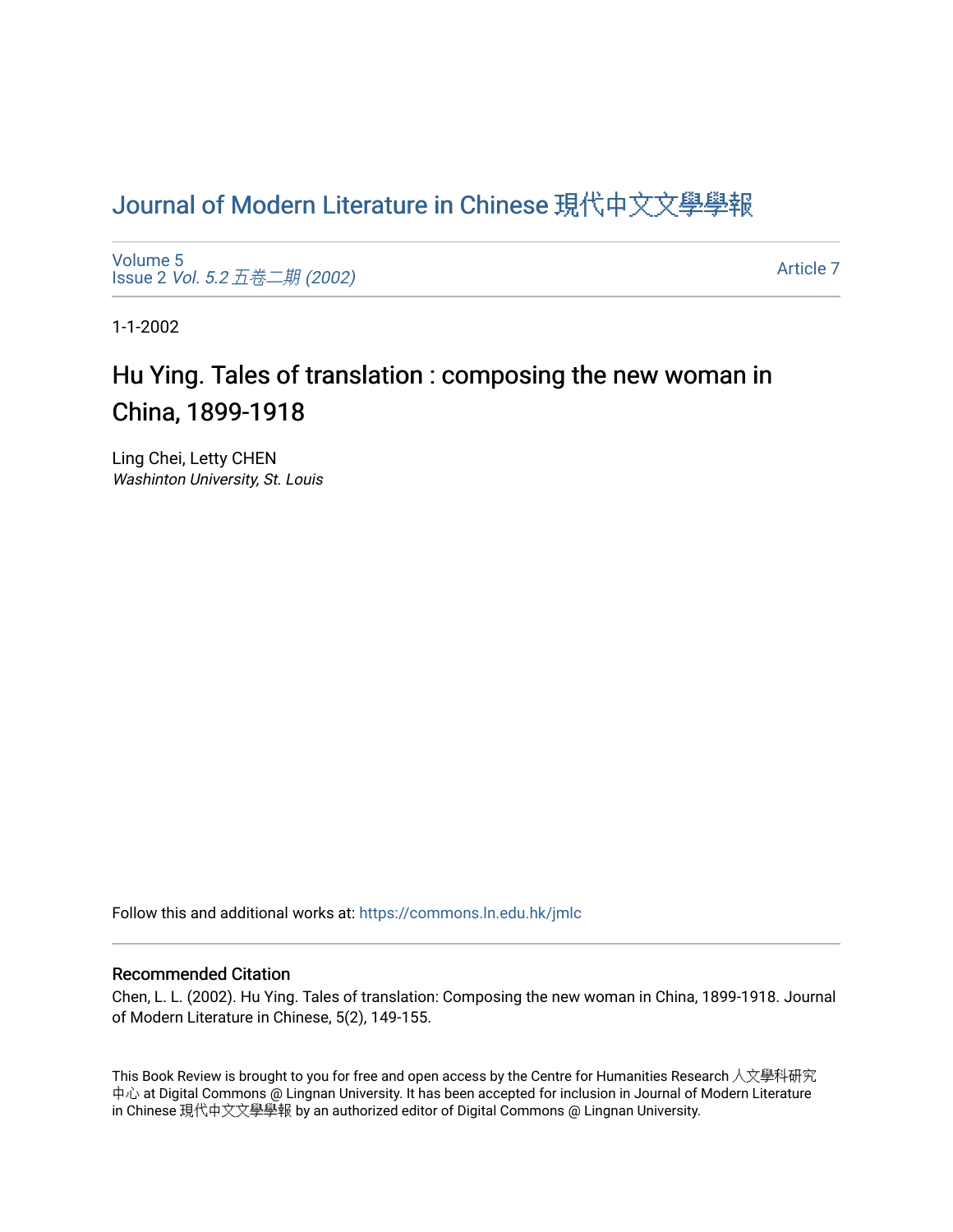## **Book Reviews**

*Tales of Translation: Composing the New Woman in China, 1899-1918.* By Hu Ying. Stanford: Stanford University Press, 2000. 265 pp. ISBN 0804737746 (Cloth).

Reconstructing China's modernization process is like putting together a jigsaw puzzle. Scholars in the humanities and social sciences alike have taken various approaches to assemble a complete picture of how China has striven to modernize. Included in these efforts is the examination of how China reimagined and subsequently reinvented its womankind. This modern female personage, known as *xin nuxing,* had inspired many women of the May Fourth era to embrace independence and political and social activism. Those who immediately come to our mind are: Lu Xiaoman, Bai Yang, Bai Wei, the Song sisters, Chen Boer, as well as Taiwan's Xie Xuehong and Hong Kong's Yan Shanshan, to name only a handful.

However, before these remarkable women were able to assert an iconoclastic identity, such a possibility must already have been contemplated and even experimented with. Hence, it begs questions like: Who were imagining a new woman for China at a time of intense political and cultural turmoil? How did this new identity fit in the larger scheme of nation building? Most of all, how did the West figure in these projects? Hu Ying^ *Tales of Translation; Composing the New Woman in China, 1899-1918*

is an attempt to answer these questions. Her study examines the pre-dawn period of the May Fourth Movement by focusing on how Western female icons were utilized by intellectuals such as Liang Qichao to propagate new visions and values for the nation. These icons also served—for popular fiction writers like Zeng Pu—as a lens through which the disquieting presence of Western culture could be comprehended. Standing at the crossroads between building a new China and sustaining its endangered traditional culture is the faint figure of China's



新女性

陸小曼白楊 白薇 陳波兒 謝雪紅 嚴珊珊

*Journal of Modern Literature in Chinese* 5.2 (January 2002): 149-171 © 2002 Lingnan University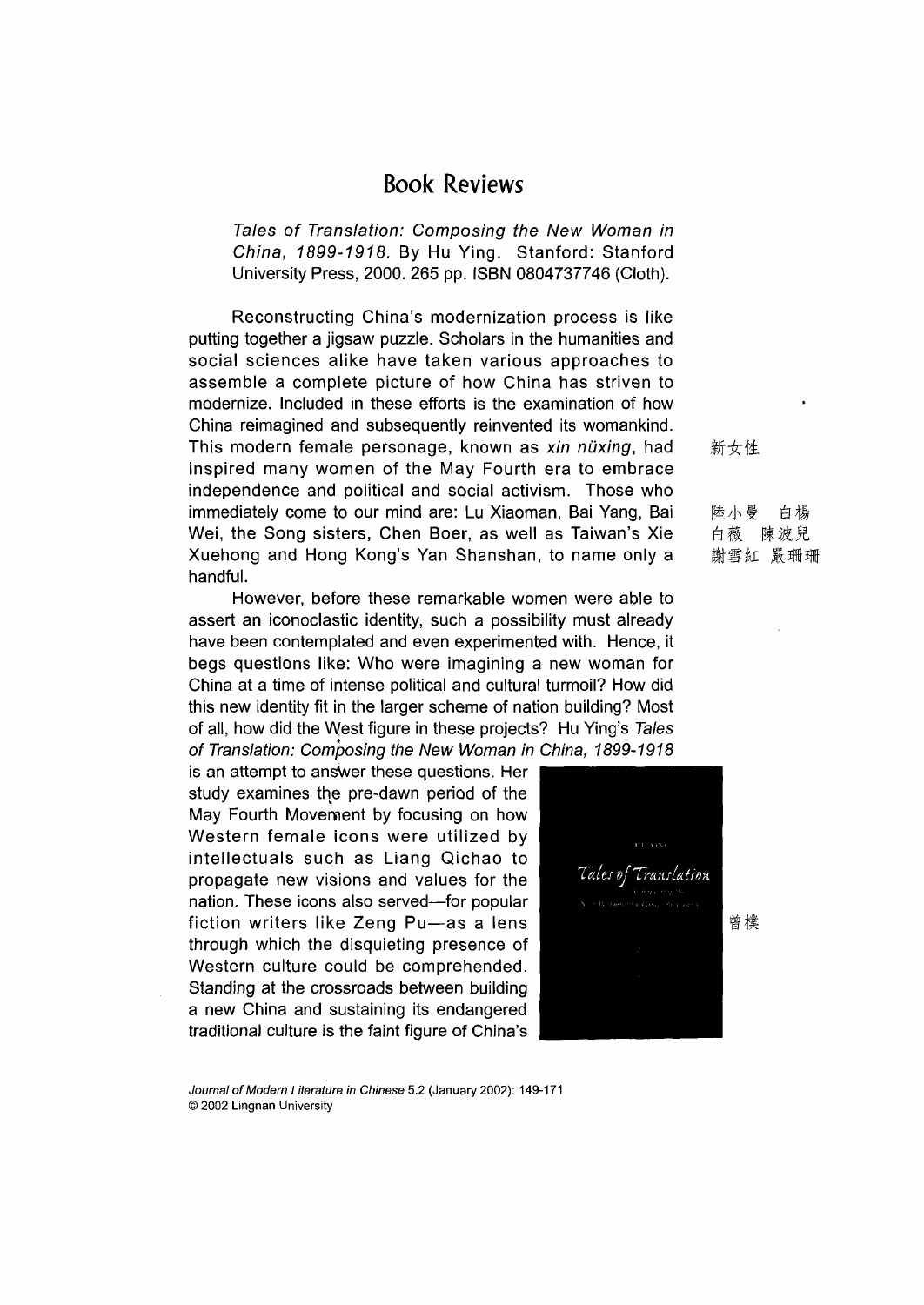new woman, still in its early stage of conception.

Already prescribed in this figure are conflicts between the old and the new, between traditional China and the modern West, and between an inherited gender paradigm and a radical discourse ready to be launched by this figure. How this figure could contain, and find balance between, these conflicts would necessarily shape the trajectory of the modernization of China.

Hu's strategy of investigation is to come from the "other" side of the matter. Instead of tracing the development of China's "new woman," she follows the process of how imported Western female icons—"La Dame aux camelias," Sophia Perovskaia, and Madame Roland de la Platiere—were imagined and appropriated by the late Qing and early Republican intelligentsia to forge the Chinese new-cum-modern woman. Hu argues that China's modernization, vis-a-vis the construction of *xin nuxing,* is engineered not so much by the mechanism of westernization but cultural assimilation and manipulation of China's indigenous model of the *cainü*. Hence, the early blueprint for the new woman of modern China was not designed for her to emerge as an imitated product of Western feminism; instead, she was to be a composite of the traditional *cainu* dressed in Western clothes and possessing modern knowledge, with all her old virtues intact nonetheless.

才女

傅彩雲 Hu begins her scrutiny with Fu Caiyun, the heroine of 孽海花 Aliehai hua [Flower in a sea of retribution, 1905-7]. Read as a transgressor of gender, class and language, this figure embodies Zeng Pu's anxiety as a traditional scholar caught between Confucian learning and Western knowledge. On the one hand, Hu interprets Caiyun's power of transformation to indicate the possibility for Chinese women to step beyond the traditional boundaries that restrain her. But when Caiyun is compared with her Western counterparts, Hu shows her to be someone who is without the genuine feelings of the Lady of the Camellias. In Hu's analysis, Caiyun also lacks patriotic passion and virtue—unlike her teacher Sarah Aizenson, the Russian anarchist whose selflessness and idealism only make Caiyun appear bourgeois. Finally, when Caiyun is pitted against her 金花 historical foil, Sai Jinhua, her ability of self-liberation becomes nothing but a self-serving power.

> The relationship between Zeng Pu and his women characters, both Chinese and Western, is therefore ambiguous.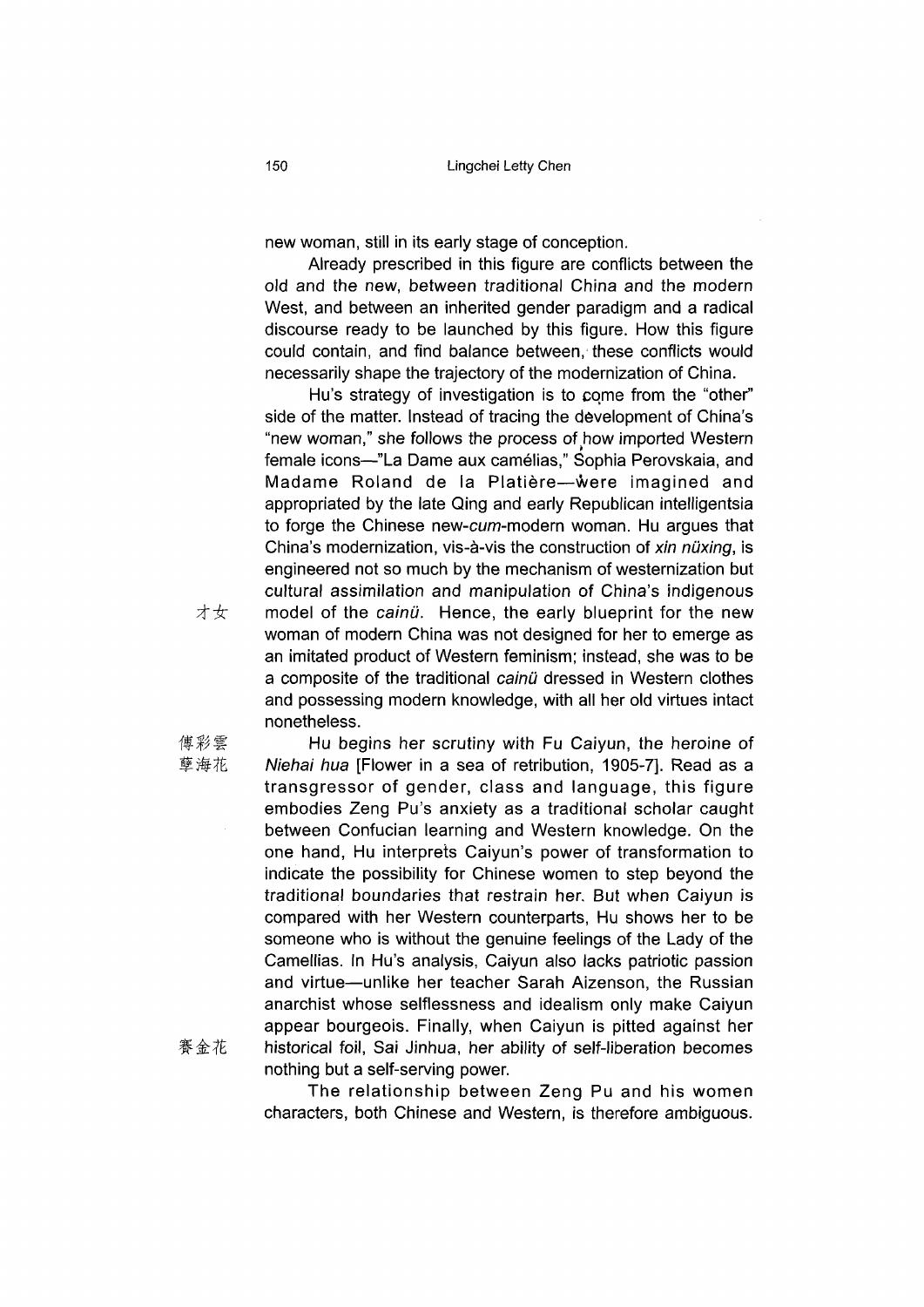Book Reviews 151

Hu's analysis of Caiyun suggests that the novelist intended to distance himself from his daring creation of such a "modern" woman. It is difficult to tell whether we see in Caiyun a revolutionary breakthrough of the courtesan stereotype or a denial of the possibility for a new woman to emerge. The model of this new woman, however, is more likely to come from female historical characters borrowed from the West. As Hu concludes in the second chapter of her book, Caiyun's primary function lies in her "threading" of the historical change Zeng Pu intended to depict in his novel. The ability of Caiyun, an unlikely player at a time of historical change, to transform herself and her lack of patriotism are what enables her to act. But acting to what end? And what does it mean for a traditional scholar like Zeng Pu to create a transgressor like Caiyun, while holding her back from attaining any importance in a novel that is set to record history?

In her third chapter, Hu discusses the "translingual" practice in Lin Shu's translation of *La Dame aux camelias.* Lin Shu's practice of face-to-face translation *(duiyi)* provides an intriguing and effective example for cross-cultural studies. Translation in the late Qing means a brazen appropriation of the original work. The translator usually usurps the original author's place and becomes the author of the novel. But it is also because of such unapologetic appropriation that allows translators like Lin Shu to make the Western world approachable and imaginable for the Chinese readership. The purpose, as Hu analyzes Lin Shu's practice, is to point out the moral decline in society, and the exotic Western landscape serves as a stage where new morals could be propagated. What seems contradictory to Hu, though, is that while making a great contribution in introducing Western culture to the Chinese public, Lin Shu also unreservedly condemns the decadent Parisian culture (which he helped to bring in) for corrupting Chinese morals.

According to Hu's reading, Lin Shu as a translator of culture (and not just literature) is "caught in different and conflicting roles" (88), who suffers from a lack of "coherence of self-image" (89). But, is it possible that Hu has overplayed the element of conflict here? Western literature to Lin Shu is a borrowed stage where he is able to play his role of the traditional intellectual who, in a time of crisis, must act as the conscience of

林紆 對譯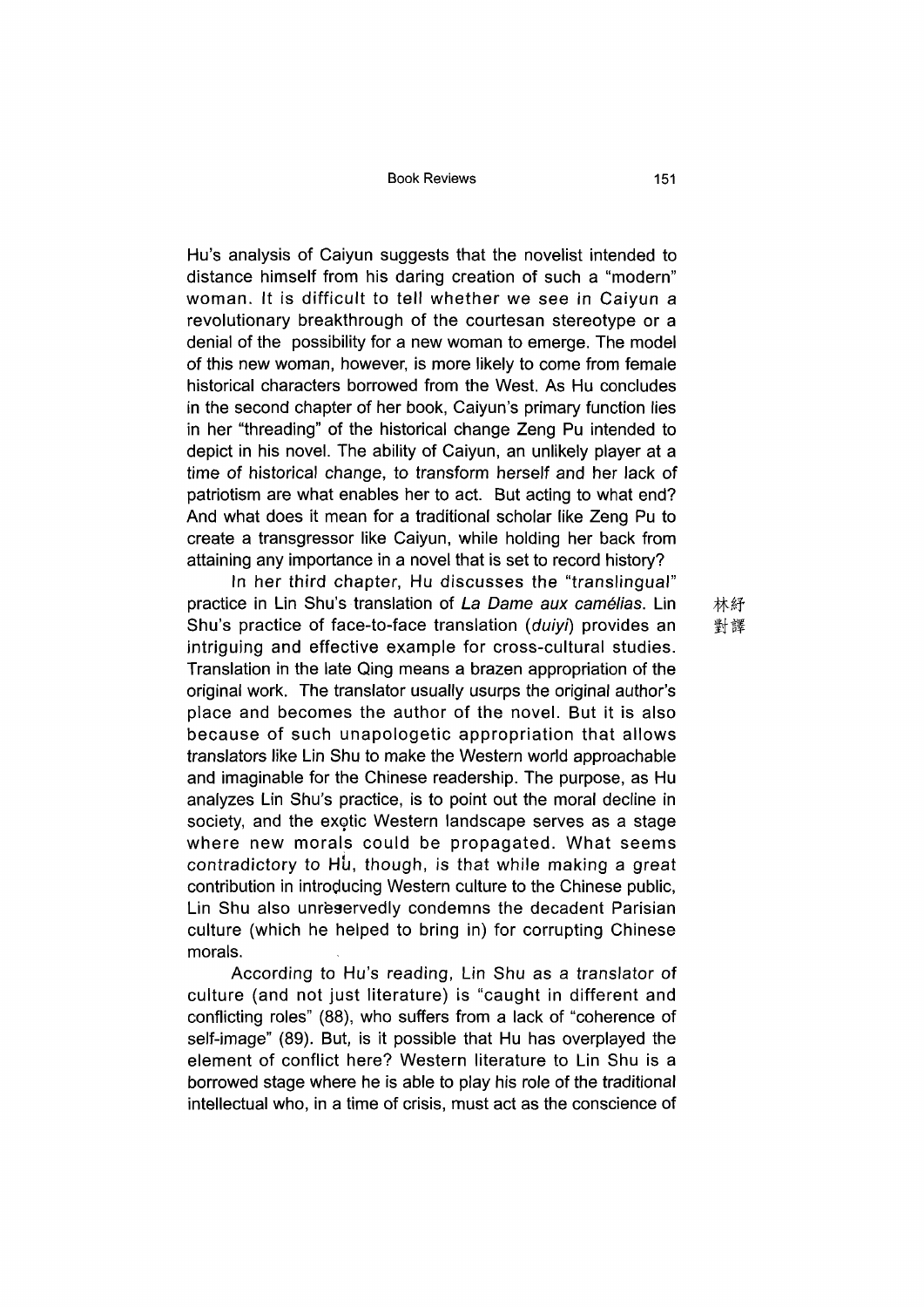his people. Therefore, appropriating and manipulating Western literary works as a means of moral expression would seem quite logical, if not at all natural.

The Lady of the Camellias was the conduit whereby many Chinese intellectuals of the early twentieth century conveyed their frustration with—and expectations for—China. Following her analyses of Lin Shu's translation of *La Dame aux camelias* and Lin's own re-creation of the same character in "Liu Tingting," Hu provides two more literary imitations of the famed fictional figure in *Yu li hun* [Jade pear spirit] by Xu Zhenya and in "Suizan ii" [Tale of the broken hairpin] by Su Manshu.

The analysis of *Yu li hun* is somewhat unfocused and its purpose is not clearly demonstrated. *Yu li hun,* one of the most important modern sentimental novels, in fact requires a much more detailed reading than Hu has given, which may explain the inadequacy of her analysis. Hu's reading of "Suizan ji," albeit thorough, somehow misses an important and relevant point: the varying attitudes between generations of Chinese intellectuals toward traditional learning and new learning. Separated by more than thirty years (Lin Shu was born in 1852 and Su Manshu in 1884), critical differences in these two intellectuals' value systems reflect China's modernization process. Contrary to Lin Shu's reliance on the Confucian classics as his moral authority in "Liu Tingting," Su Manshu's choice of a rather obscure source *Yue jue shu* of the Eastern Han, is an intriguing switch. Does this change mean anything? A dialogue between these texts should be illuminating, but unfortunately it is not provided by Hu.

In the fourth chapter, Hu gives an interesting and wideranging study of the late Qing fascination with the Russian woman anarchist, Sophia Perovskaia. Hu traces various popular literary productions of Sophia, ranging from short biographies and photographic portraits *(xiaozhao)* to full-length novels. Collectively, these literary and photographic reproductions of the image of Sophia help create a figure of the female revolutionary in China, most "realistically" represented by Qiu Jin. Her fictional counterpart is to be found in an elaborate portrayal of Sophia (Su Feiya) in the novel *Dong}ou nuhaojie* [Female heroes of Eastern Europe].

Paralleling the story of Su Feiya is that of Hua Mingqing, the novel's protagonist who is modeled after Liang Qichao's

柳亭亭

越絕書

小照

秋瑾

華明卿

東歐女豪傑

玉離魂 徐枕亞 碎簪記蘇曼殊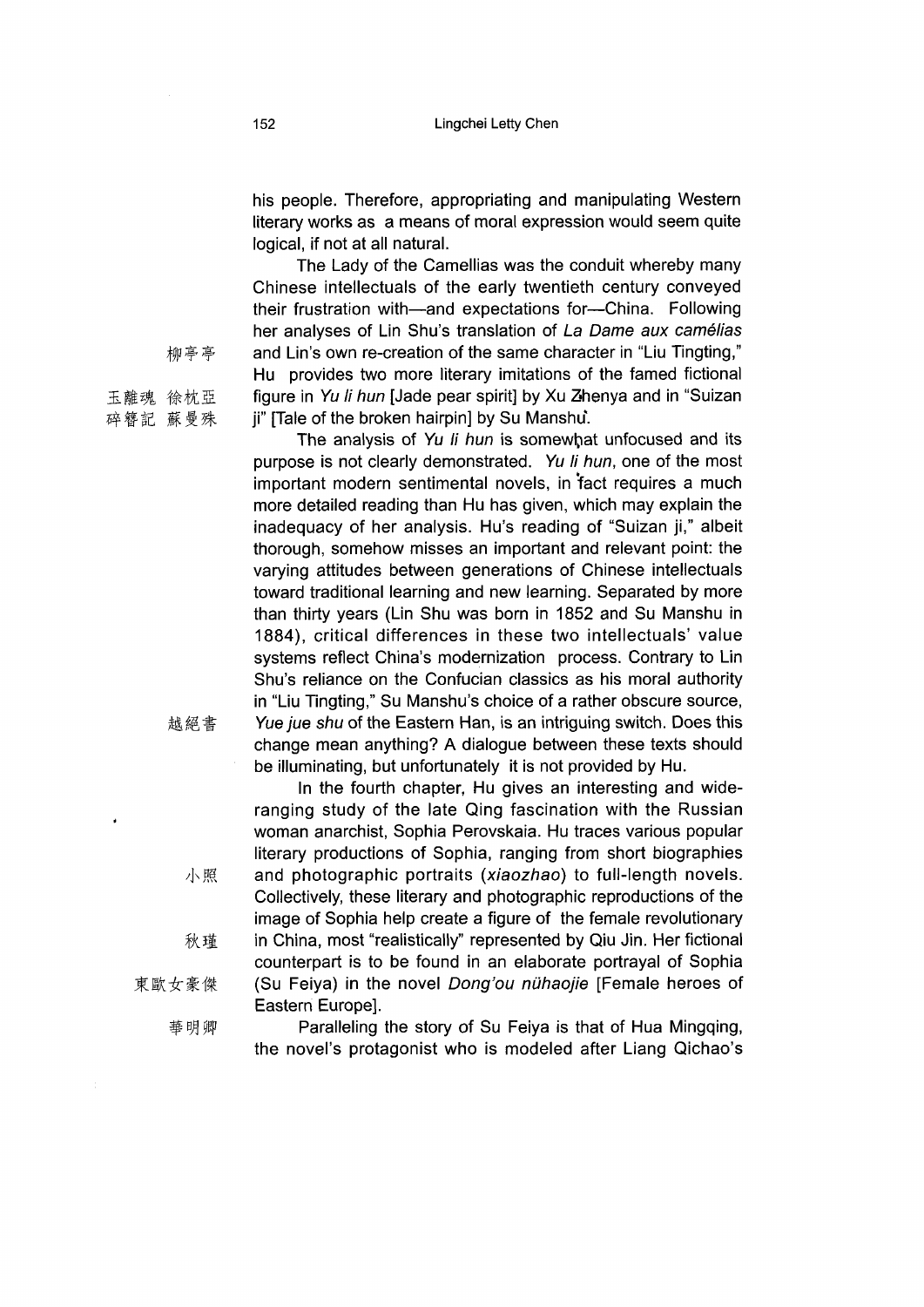Book Reviews 153

biography of the Chinese woman doctor, Kang Aide. Mingqing's overseas experience and her foreign education are the main characteristics of the new Chinese woman as imagined by the novelist. By juxtaposing this novel against Liang Qichao's biography and various portraits of Sophia, Hu presents the *xin nuxing* at this stage as a professional armed with western education (i.e., independent), who also possesses the virtues of a traditional Chinese daughter (i.e., moral) and leads a colorful life style (i.e. rebellious). Unaware that this reading of the *xin nuxing* can become positivistic, Hu focuses on her overarching theme of "translation" and continues to build the argument that, before the image of the new woman becomes conceivable, the exotic must be familiarized or domesticated first.

It is true that "familiarization of the exotic" has become, by now, a not-so-surprising critical observation; what can be equally unsurprising is the revelation of the novelist's questionable gender. Nonetheless, this is the very problem of the novel *Dong'ou nühaojie.* According to Hu, there has been speculation that a male writer might have freely borrowed a well-known woman doctor's pen name to write a novel about "modern" women. In order to avoid falling into the trap of explaining the appropriation as a manifestation of patriarchal desire to dominate the feminine other, Hu interprets this practice from a different angle. She argues that such authorial usurpation, in fact, provides the male writer an opportunity to create a "new man"—the new woman's perfect double (151)—as his modern (or modernized) identity. While this reading may yield exciting insights into how the late Qing and early Republican male intelligentsia reinvent themselves, Hu should not downplay the fact that authorial usurpation here does become gender usurpation. How, then, does this double crossing-over differ from the linguistic transgression as practiced by Lin Shu? If indeed Hu's attempt in this book is to prove that China's modernization is closely linked to the creation of the new woman via "translation," then she needs to establish a critical dialogue between her various cases of oultural/linguistic/gender translations of Western female icons. Without substantial contextualization, the figure of China's new woman at this early stage will remain pale.

The lack of comparison between Hu's case studies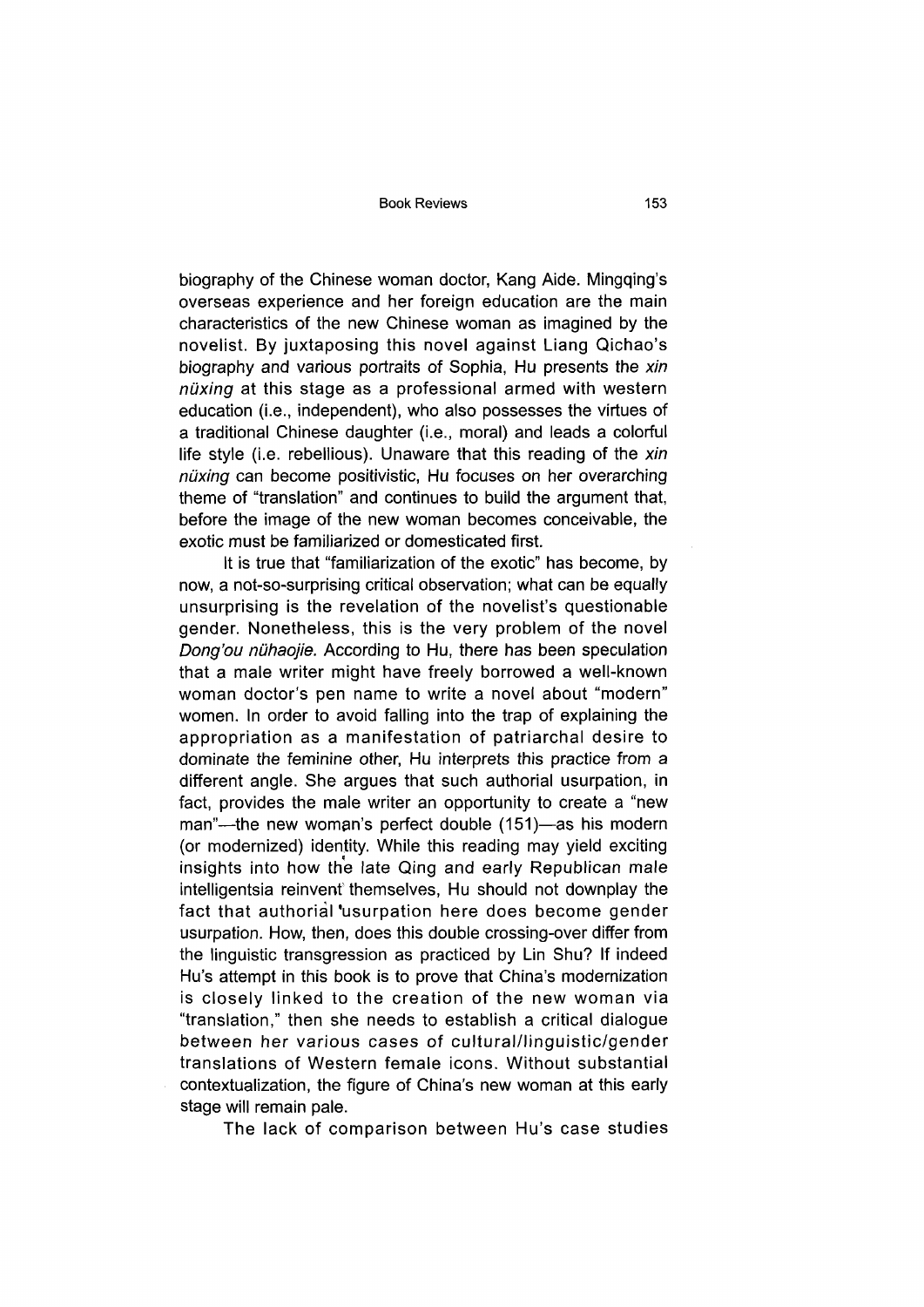154 Lingchei Letty Chen

becomes even more of a critical fallout in the last chapter. Here, she presents three very interesting examples of how the figure of Madame Roland is manipulated by a feminist writer, who is also a zealous political reformer, and the populace, to express interest in and desire for the new Chinese woman. Acknowledged by Hu as "a pioneering feminist work by Yi Suo" (154), the novel *Huang Xiuqiu* tells the story of how an illiterate Chinese woman is inspired by the Western figure, Madame Roland, and transforms herself into a feminist and an advocate of women's education. The intriguing thing in the relationship between the two women, as Hu points 'out, is that the figure of Madame Roland is actually conjured up by the protagonist Huang Xiuqiu, who desires to be a feminist; Madame Roland does not simply "arrive" at Huang Xiuqiu's dream.

By Hu's own account, not only is this novel written by a feminist; it is also a confluence of the *tanci* rendition of Madame Roland in *Faguo nuyingxiong tanci* [Tale of a French woman hero], also written by a woman, and Liang Qichao's biography of Madame Roland. Introducing *tanci* as a gendered genre for women, Hu argues that in the *tanci* booklet, the foreign figure is nicely integrated into the popular literary tradition of romance, heroism, and tragedy. Liang Qichao's biography of Madame Roland, on the contrary, curiously reflects a self-image that closely resembles the model woman. In Liang's portrayal, Madame Roland comes alive as a tireless fighter for liberty, an excellent reader and writer, and a stunning beauty. Remarkably, she is also a modest woman who is always silent when in public. By projecting and writing his self-image of a passionate reformer and avant-garde intellectual onto this modern Western woman (and vice versa), Liang Qichao is at once the ideal (and mute) woman and her mouthpiece. Does this not also remind us of the same kind of desire to identify with, as well as to show dominance over, the Western female icon in Zeng Pu's and Lin Shu's cases? Most importantly, how does a woman writer's identification with the Western female other differ from the case of a male writer? All these questions are crucial in our attempt to understand how China's new woman was constructed to aid the national project of modernization.

Hu concludes her last chapter with Huang Xiuqiu expressing her new confidence in taking over the torch from

黃綉球

法國女英雄彈詞